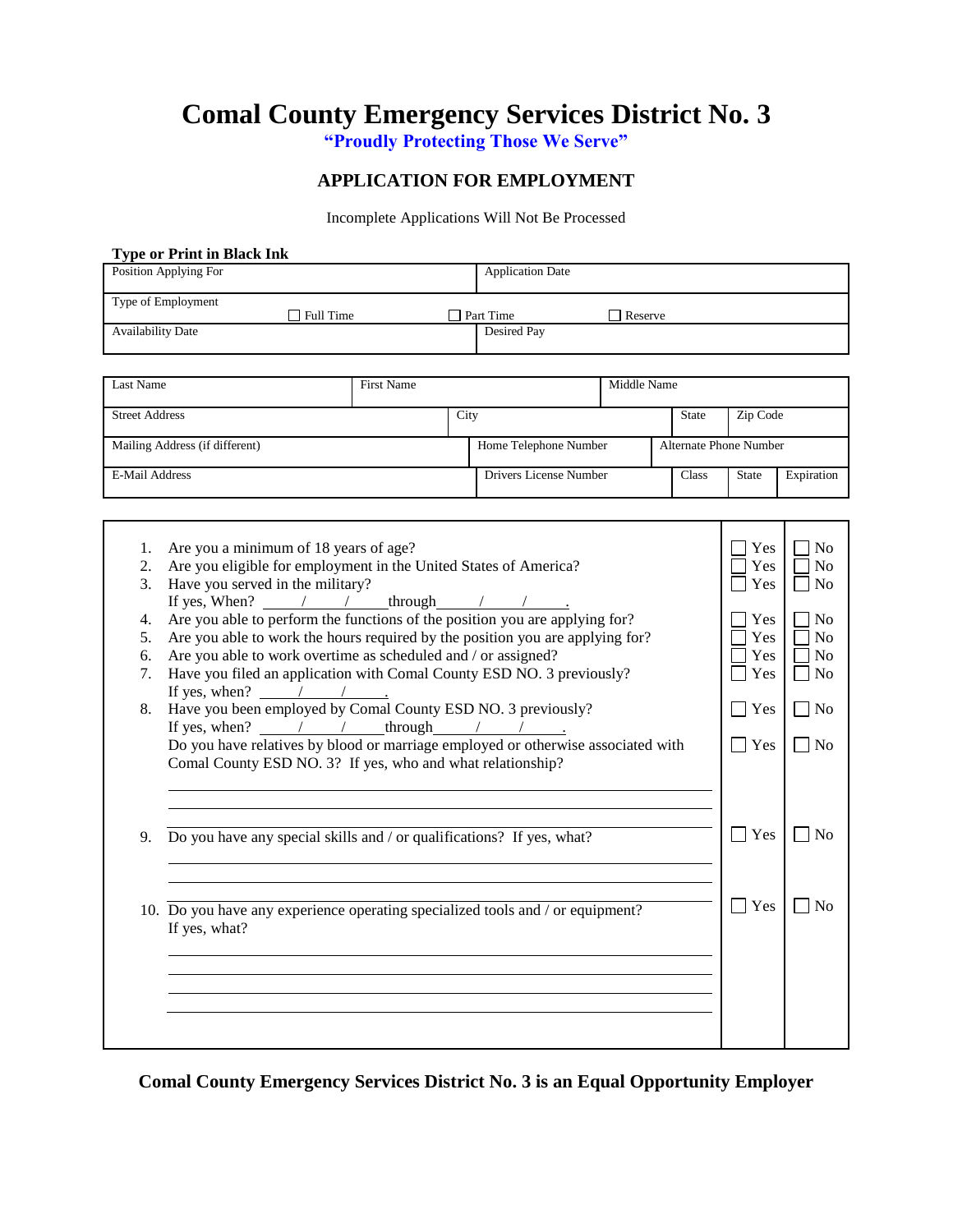# **Comal County Emergency Services District No. 3**

**"Proudly Protecting Those We Serve"**

### **EDUCATION AND TRAINING RECORD**

(Attach Additional Sheets as Necessary)

#### **Type or Print in Black Ink**

| $\Box$ 9 $\Box$ 10 $\Box$ 11 $\Box$ 12                                                                   |
|----------------------------------------------------------------------------------------------------------|
|                                                                                                          |
| If you have not graduated from High School, have you taken and passed the GED Test? $\Box$ Yes $\Box$ No |
|                                                                                                          |
|                                                                                                          |
| <b>Courses Completed</b>                                                                                 |
|                                                                                                          |
|                                                                                                          |
|                                                                                                          |
| Major Subject                                                                                            |
|                                                                                                          |
|                                                                                                          |
|                                                                                                          |
|                                                                                                          |
|                                                                                                          |
| Major Subject                                                                                            |
|                                                                                                          |
|                                                                                                          |
|                                                                                                          |
|                                                                                                          |
| Date of<br>Degree<br>Date of<br>Degree                                                                   |

Certified copy of transcripts or certifications attached?  $\Box$  Yes  $\Box$  No

| LIST ALL CERTIFICATIONS AND / OR LICENSES WHICH QUALITY YOU FOR THE POSITION YOU ARE APPLYING FOR |                |                |                  |                        |
|---------------------------------------------------------------------------------------------------|----------------|----------------|------------------|------------------------|
| Certifications and / or Licenses                                                                  |                |                | <b>Issued By</b> | <b>Expiration Date</b> |
|                                                                                                   |                |                |                  |                        |
|                                                                                                   |                |                |                  |                        |
|                                                                                                   |                |                |                  |                        |
|                                                                                                   |                |                |                  |                        |
|                                                                                                   |                |                |                  |                        |
| LIST ANY FOREIGN LANGUAGES AND CHECK THE BOX WHICH BEST DESCRIBES YOUR PROFICIENCY                |                |                |                  |                        |
| Language                                                                                          | Read and Write | Read and Speak | Read Only        | Speak Only             |
|                                                                                                   |                |                |                  |                        |
|                                                                                                   |                |                |                  |                        |
|                                                                                                   |                |                |                  |                        |
| LIST ALL PAST AND PRESENT MEMBERSHIP ASSOCIATIONS AND / OR ORGANIZATIONS AND POSITIONS HELD       |                |                |                  |                        |
|                                                                                                   | Organization   |                |                  | Position(s) Held       |
|                                                                                                   |                |                |                  |                        |
|                                                                                                   |                |                |                  |                        |
|                                                                                                   |                |                |                  |                        |
|                                                                                                   |                |                |                  |                        |
|                                                                                                   |                |                |                  |                        |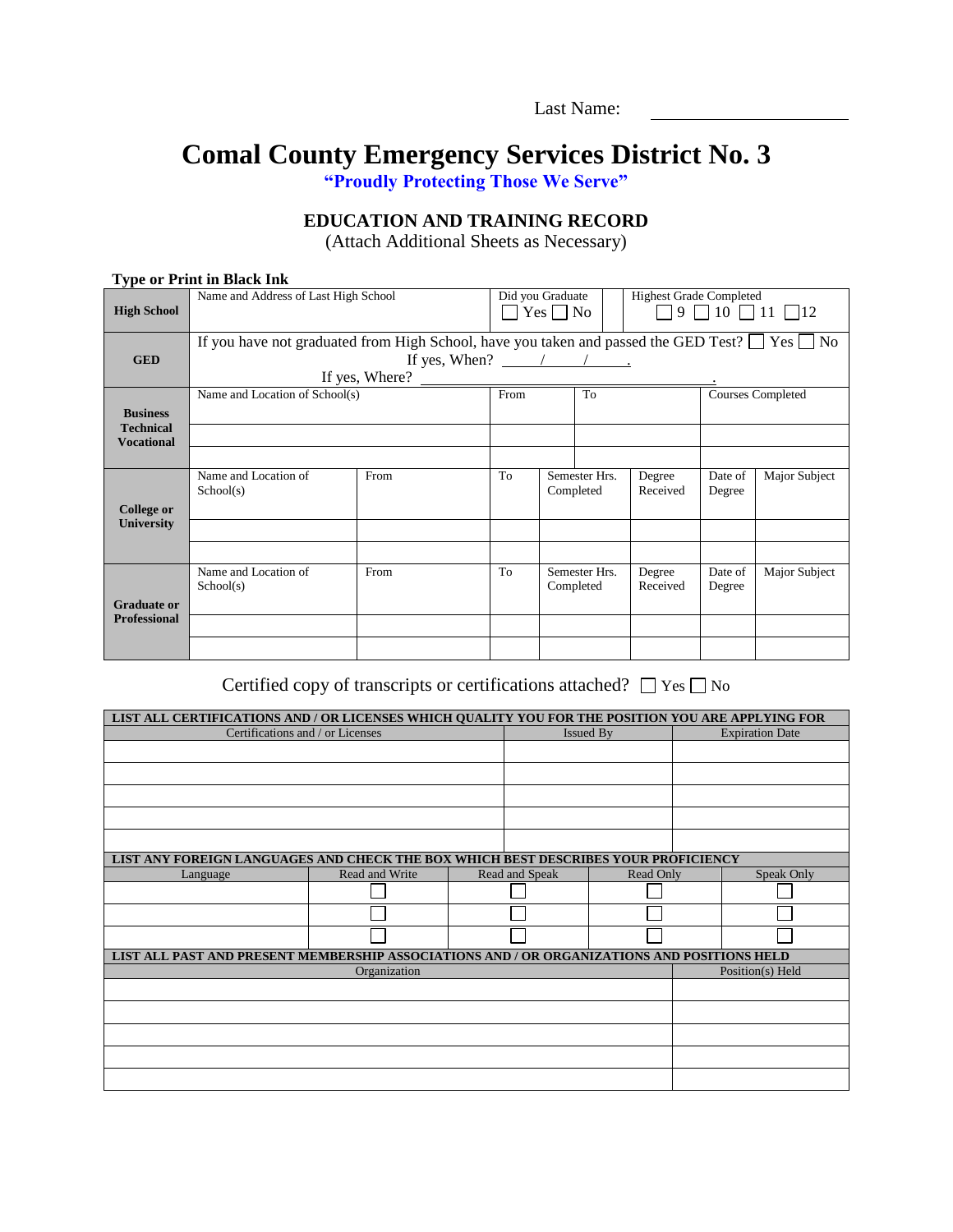## **Comal County Emergency Services District No. 3**

**"Proudly Protecting Those We Serve"**

### **EMPLOYMENT RECORD**

(Attach Additional Sheets as Necessary)

| <b>Type or Print in Black Ink</b>                                                              |                              |                    |  |
|------------------------------------------------------------------------------------------------|------------------------------|--------------------|--|
| BEGIN WITH YOUR PRESENT OR MOST RECENT POSITION HELD AND WORK BACKWARD TO YOUR FIRST POSITION. |                              |                    |  |
| <b>Employment Dates</b><br>$\overline{10}$                                                     | <b>Starting Pay</b>          | <b>Ending Pay</b>  |  |
| Employer                                                                                       | Job Title                    |                    |  |
| <b>Street Address</b>                                                                          | City                         | State<br>Zip Code  |  |
| Phone Number                                                                                   | <b>Description of Duties</b> |                    |  |
| Supervisor                                                                                     |                              |                    |  |
| Reason for Leaving                                                                             | May We Contact This Employer | $Yes \Box No$      |  |
| <b>Employment Dates</b><br>$\sqrt{2}$<br>$\sqrt{2}$<br>to                                      | <b>Starting Pay</b>          | <b>Ending Pay</b>  |  |
| Employer                                                                                       | <b>Job Title</b>             |                    |  |
| <b>Street Address</b>                                                                          | City                         | Zip Code<br>State  |  |
| Phone Number                                                                                   | Description of Duties        |                    |  |
| Supervisor                                                                                     |                              |                    |  |
| Reason for Leaving                                                                             | May We Contact This Employer | $Yes \bigsqcup No$ |  |
| <b>Employment Dates</b><br>$\sqrt{10}$ to $\sqrt{10}$                                          | <b>Starting Pay</b>          | <b>Ending Pay</b>  |  |
| Employer                                                                                       | Job Title                    |                    |  |
| <b>Street Address</b>                                                                          | City                         | Zip Code<br>State  |  |
| <b>Phone Number</b>                                                                            | <b>Description of Duties</b> |                    |  |
| Supervisor                                                                                     |                              |                    |  |
| Reason for Leaving                                                                             | May We Contact This Employer | $Yes \Box No$      |  |
| <b>Employment Dates</b><br>$\frac{1}{2}$ to $\frac{1}{2}$ /                                    | <b>Starting Pay</b>          | <b>Ending Pay</b>  |  |
| Employer                                                                                       | Job Title                    |                    |  |
| <b>Street Address</b>                                                                          | City                         | State<br>Zip Code  |  |
| Phone Number                                                                                   | Description of Duties        |                    |  |
| Supervisor                                                                                     |                              |                    |  |
| Reason for Leaving                                                                             | May We Contact This Employer | $Yes \Box No$      |  |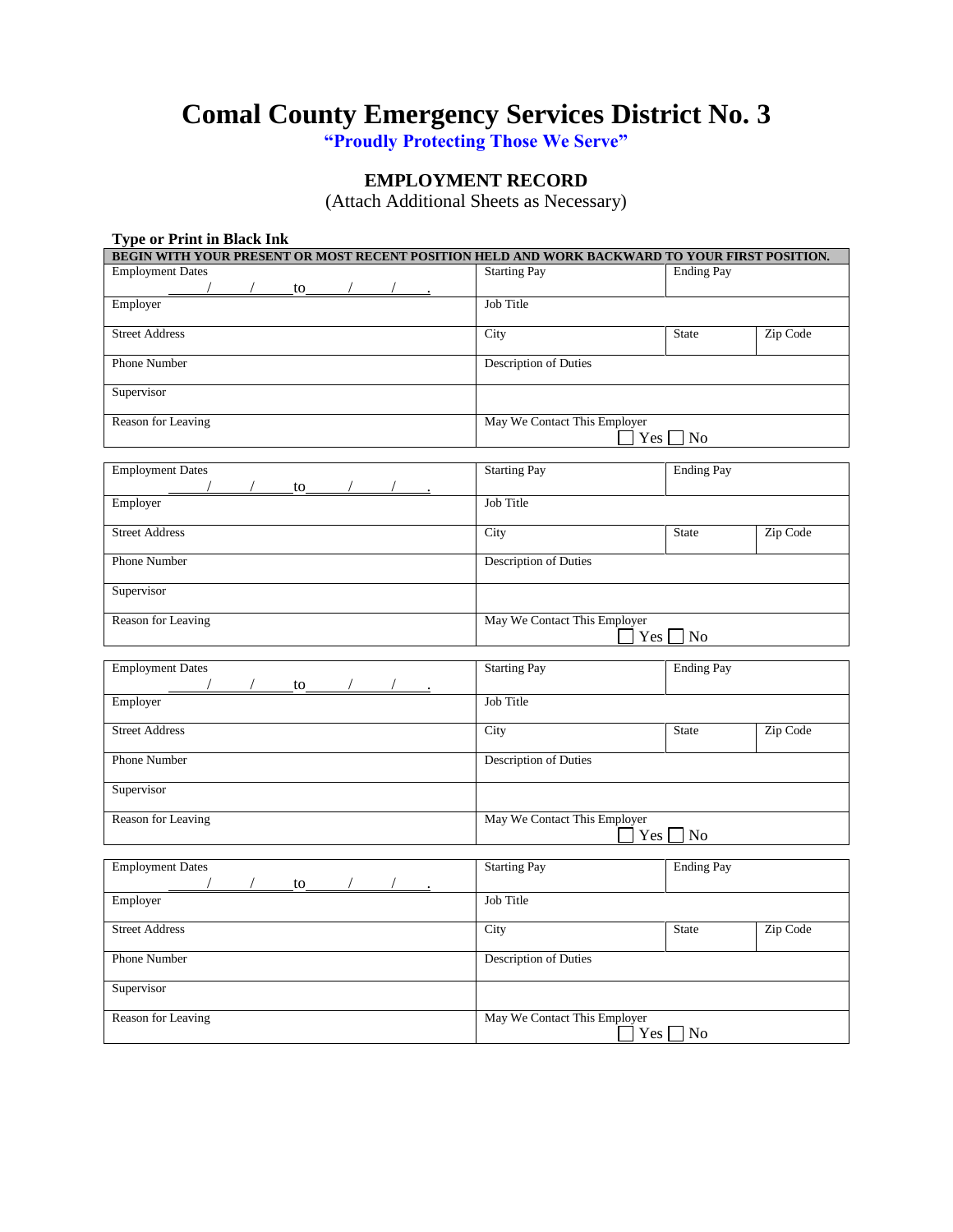|  | Last Name: |
|--|------------|
|--|------------|

### **EMPLOYMENT RECORD CONTINUED**

| <b>Employment Dates</b><br>$\frac{\text{to} \quad \text{/}}{\text{to} \quad \text{/}}$  | <b>Starting Pay</b>                 | <b>Ending Pay</b>        |
|-----------------------------------------------------------------------------------------|-------------------------------------|--------------------------|
| Employer                                                                                | Job Title                           |                          |
| <b>Street Address</b>                                                                   | City                                | Zip Code<br>State        |
| <b>Phone Number</b>                                                                     | Description of Duties               |                          |
| Supervisor                                                                              |                                     |                          |
| Reason for Leaving                                                                      | May We Contact This Employer        | $Yes \Box No$            |
| <b>Employment Dates</b><br>$\mathsf{to}$ / /<br>$\sqrt{2}$                              | <b>Starting Pay</b>                 | <b>Ending Pay</b>        |
| Employer                                                                                | Job Title                           |                          |
| <b>Street Address</b>                                                                   | City                                | Zip Code<br>State        |
| Phone Number                                                                            | Description of Duties               |                          |
| Supervisor                                                                              |                                     |                          |
| Reason for Leaving                                                                      | May We Contact This Employer        | $Yes \Box No$            |
| <b>Employment Dates</b><br>to                                                           | <b>Starting Pay</b>                 | <b>Ending Pay</b>        |
| Employer                                                                                | Job Title                           |                          |
| <b>Street Address</b>                                                                   | City                                | Zip Code<br><b>State</b> |
| Phone Number                                                                            | Description of Duties               |                          |
| Supervisor                                                                              |                                     |                          |
| Reason for Leaving                                                                      | May We Contact This Employer<br>Yes | N <sub>0</sub>           |
| <b>EXPLAIN ANY GAPS IN EMPLOYMENT</b>                                                   |                                     |                          |
|                                                                                         |                                     |                          |
|                                                                                         |                                     |                          |
|                                                                                         |                                     |                          |
|                                                                                         |                                     |                          |
| LIST ANY SPECIAL WORK RELATED ACCOMPLISHMENTS, AWARDS, COMMENDATIONS, PUBLICATIONS, ETC |                                     |                          |
|                                                                                         |                                     |                          |
|                                                                                         |                                     |                          |
|                                                                                         |                                     |                          |
|                                                                                         |                                     |                          |
|                                                                                         |                                     |                          |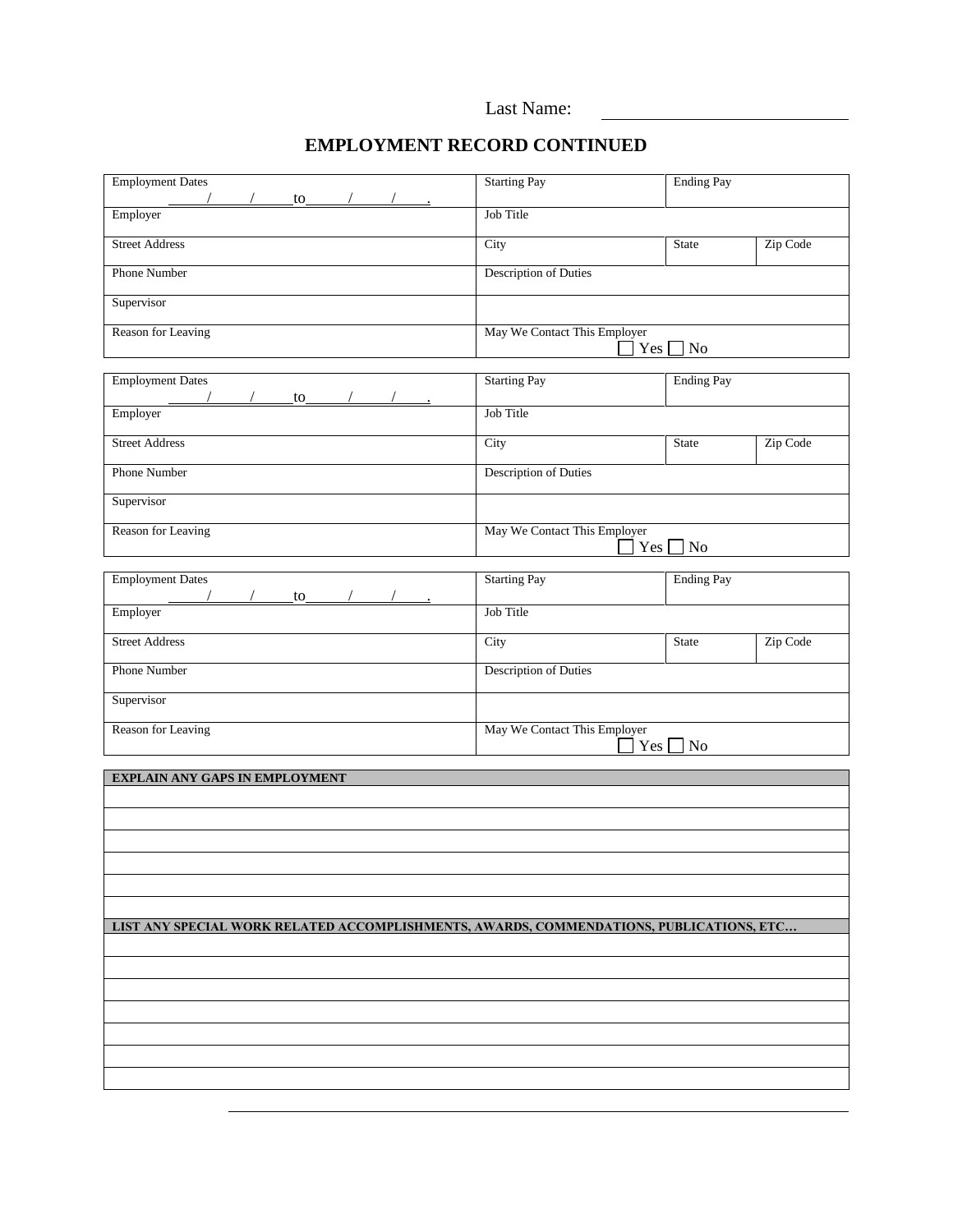Last Name: \_\_\_\_\_\_\_\_\_\_\_\_\_\_\_\_\_\_\_\_\_\_\_\_

### **Comal County Emergency Services District No. 3 "Proudly Protecting Those We Serve"**

## **REFERENCES**

List four persons who know you well enough to provide current information about you. Do not include relatives or your current supervisor. You must include complete personal contact information in the fields provided.

| Name                  | Relationship                  |                               |                    | <b>Years Known</b> |          |  |
|-----------------------|-------------------------------|-------------------------------|--------------------|--------------------|----------|--|
| <b>Street Address</b> |                               | City                          |                    | <b>State</b>       | Zip Code |  |
| Home Telephone Number |                               | <b>Alternate Phone Number</b> |                    | E - Mail Address   |          |  |
| Name                  | Relationship                  |                               | <b>Years Known</b> |                    |          |  |
| <b>Street Address</b> |                               | City                          |                    | <b>State</b>       | Zip Code |  |
| Home Telephone Number |                               | <b>Alternate Phone Number</b> |                    | E - Mail Address   |          |  |
| Name                  | Relationship                  |                               | <b>Years Known</b> |                    |          |  |
| <b>Street Address</b> |                               | City                          |                    | <b>State</b>       | Zip Code |  |
| Home Telephone Number |                               | <b>Alternate Phone Number</b> |                    | E - Mail Address   |          |  |
| Name                  | Relationship                  |                               | Years Known        |                    |          |  |
| <b>Street Address</b> |                               | City                          |                    | <b>State</b>       | Zip Code |  |
| Home Telephone Number | <b>Alternate Phone Number</b> |                               | E - Mail Address   |                    |          |  |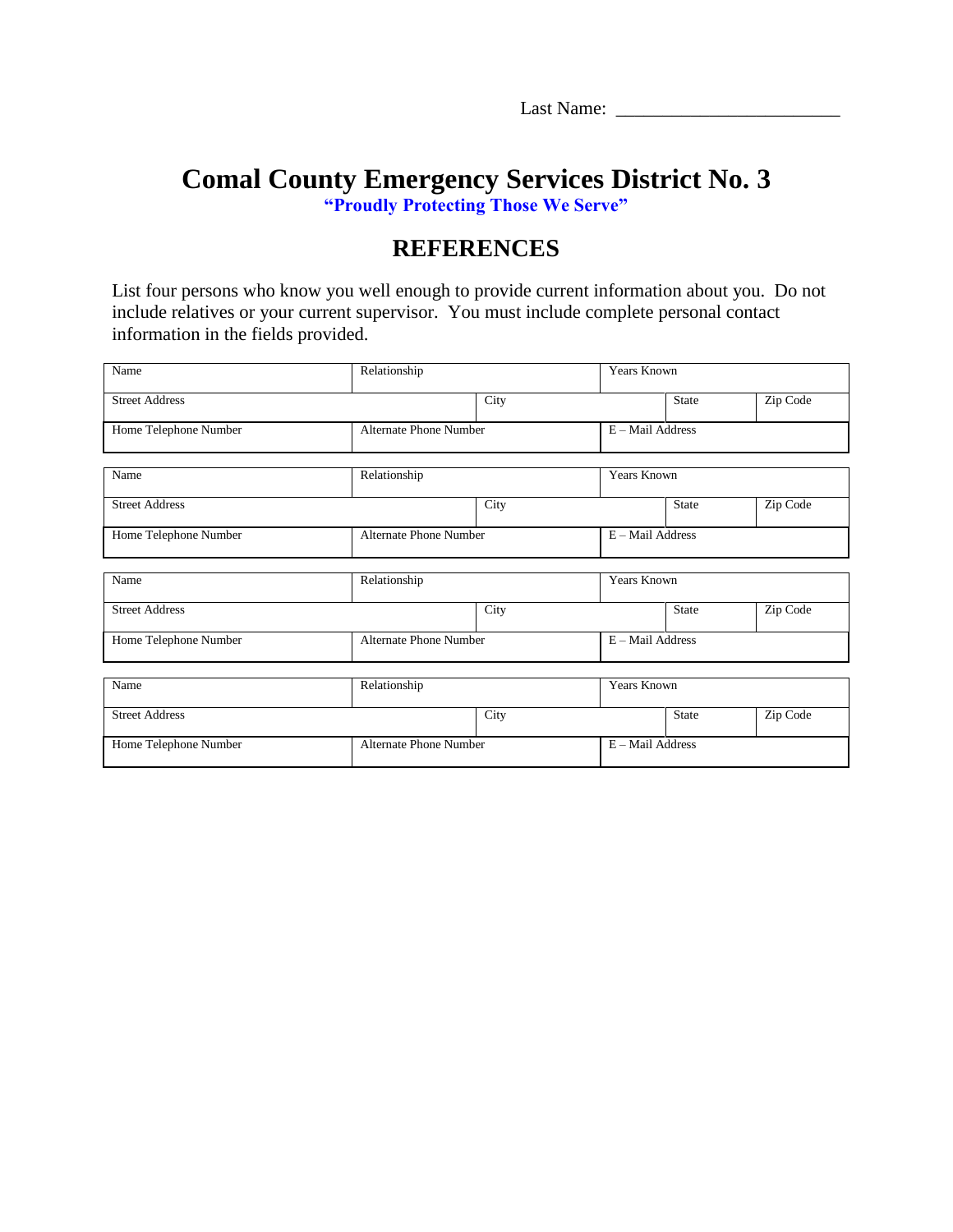## **Comal County Emergency Services District No. 3**

**"Proudly Protecting Those We Serve"**

#### **PERSONAL HISTORY STATEMENT**

(Attach Additional Sheets as Necessary)

| Last Name | ÷<br>First Name | . .<br>Middle 1<br>Name |
|-----------|-----------------|-------------------------|
|           |                 |                         |

**LIST ANY OTHER NAMES (INCLUDING NICKNAMES) BY WHICH YOU MAY BE KNOWN**

What is your birth place? .

| <b>LIST YOUR CURRENT RESIDENCE</b>                    |      |              |          |  |  |  |
|-------------------------------------------------------|------|--------------|----------|--|--|--|
| <b>Street Address</b>                                 | City | <b>State</b> | Zip Code |  |  |  |
|                                                       |      |              |          |  |  |  |
| LIST ALL PLACES YOU HAVE LIVED IN THE PAST FIVE YEARS |      |              |          |  |  |  |
| <b>Street Address</b>                                 | City | State        | Zip Code |  |  |  |
| <b>Street Address</b>                                 | City | State        | Zip Code |  |  |  |
| <b>Street Address</b>                                 | City | State        | Zip Code |  |  |  |
| <b>Street Address</b>                                 | City | State        | Zip Code |  |  |  |
| <b>Street Address</b>                                 | City | State        | Zip Code |  |  |  |

| 1. Have you ever been convicted of a felony?<br>If yes, provide a detailed explanation on a separate page and attach to the application.<br>2. Have you pled "guilty" or "no contest" to, or been convicted of a crime?<br>If yes, provide a detailed explanation on a separate page and attach to the application.<br>3. Has your driver's license ever been suspended and / or revoked?<br>If yes, provide a detailed explanation on a separate page and attach to the application. | Yes<br>Yes<br>Yes |  |
|---------------------------------------------------------------------------------------------------------------------------------------------------------------------------------------------------------------------------------------------------------------------------------------------------------------------------------------------------------------------------------------------------------------------------------------------------------------------------------------|-------------------|--|
|                                                                                                                                                                                                                                                                                                                                                                                                                                                                                       |                   |  |

**LIST ALL MOVING VIOLATIONS WITHIN THE PAST FIVE YEARS**

#### **BRIEFLY EXPLAIN ALL TRAFFIC ACCIDENTS YOU HAVE BEEN INVOLVED IN WITHIN THE PAST TEN YEARS**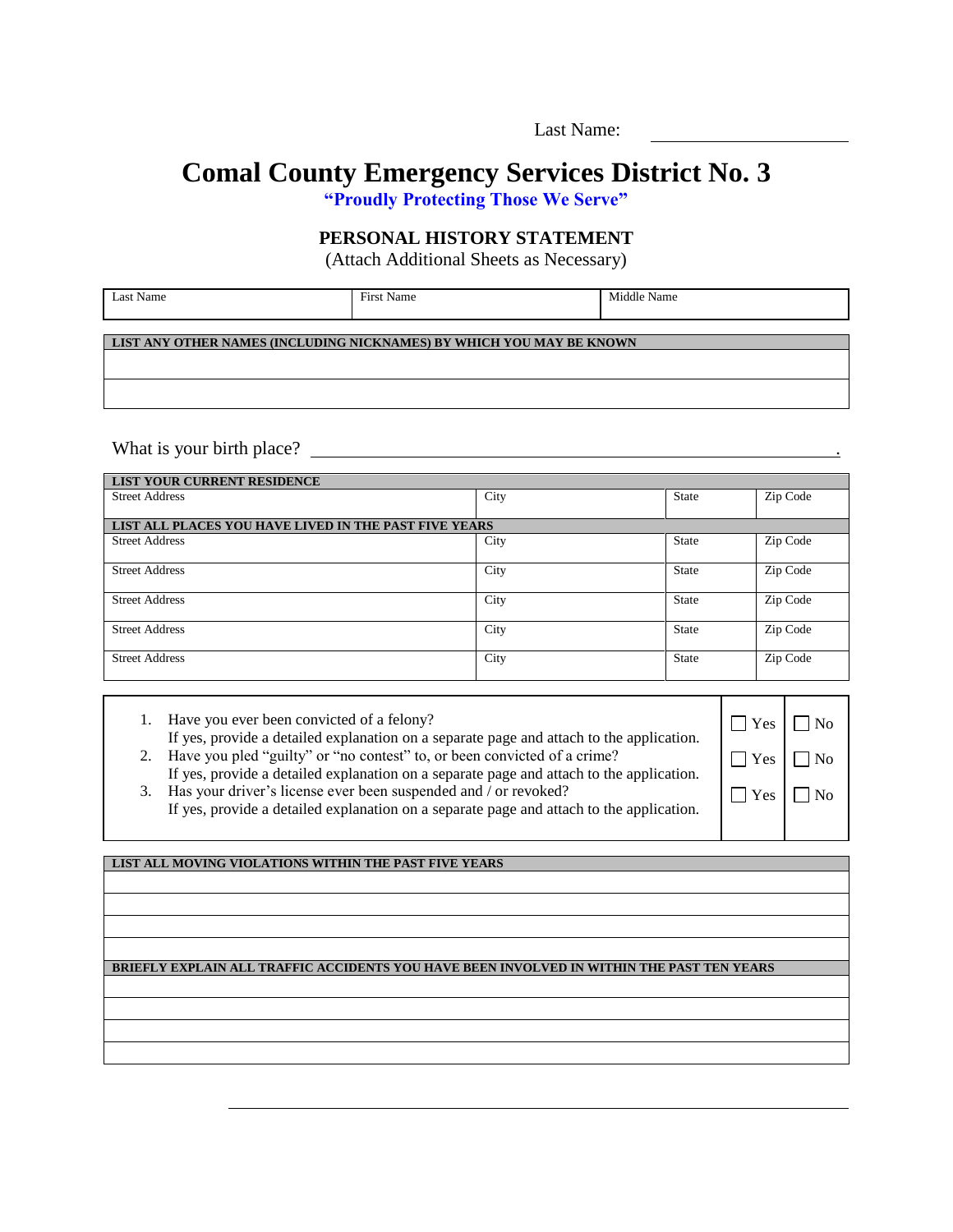### **Comal County Emergency Services District No. 3 "Proudly Protecting Those We Serve"**

### **AUTHORIZATION TO RELEASE PERSONAL INFORMATION**

I, , do hereby authorize the full release, disclosure and review of all records concerning my personal information and employment history to any authorized agent of Comal County ESD NO. 3. I authorize the full release and disclosure of public, personal and / or confidential personal information and employment history.

I furthermore consent to the full disclosure of any and all requested information regarding my application for employment with Comal County ESD NO. 3 including but not limited to education and training records, employment records (including background reports, personal reviews, attendance records, complaints and / or grievances) in addition to general information regarding my general reputation and personal interaction with co – workers and the general public.

The execution of this document releases your organization, institution, or company from any and all liability which may arise by providing the requested information or from any and all subsequent use of such information by Comal County ESD NO. 3 to determine employment eligibility.

A PHOTOCOPY OF THIS DOCCUMENT SHALL BE ACCEPTABLE AND BINDING AS THE ORIGINAL

Full Name:

Home Address:

Phone #: Driver's License #:

Signature Date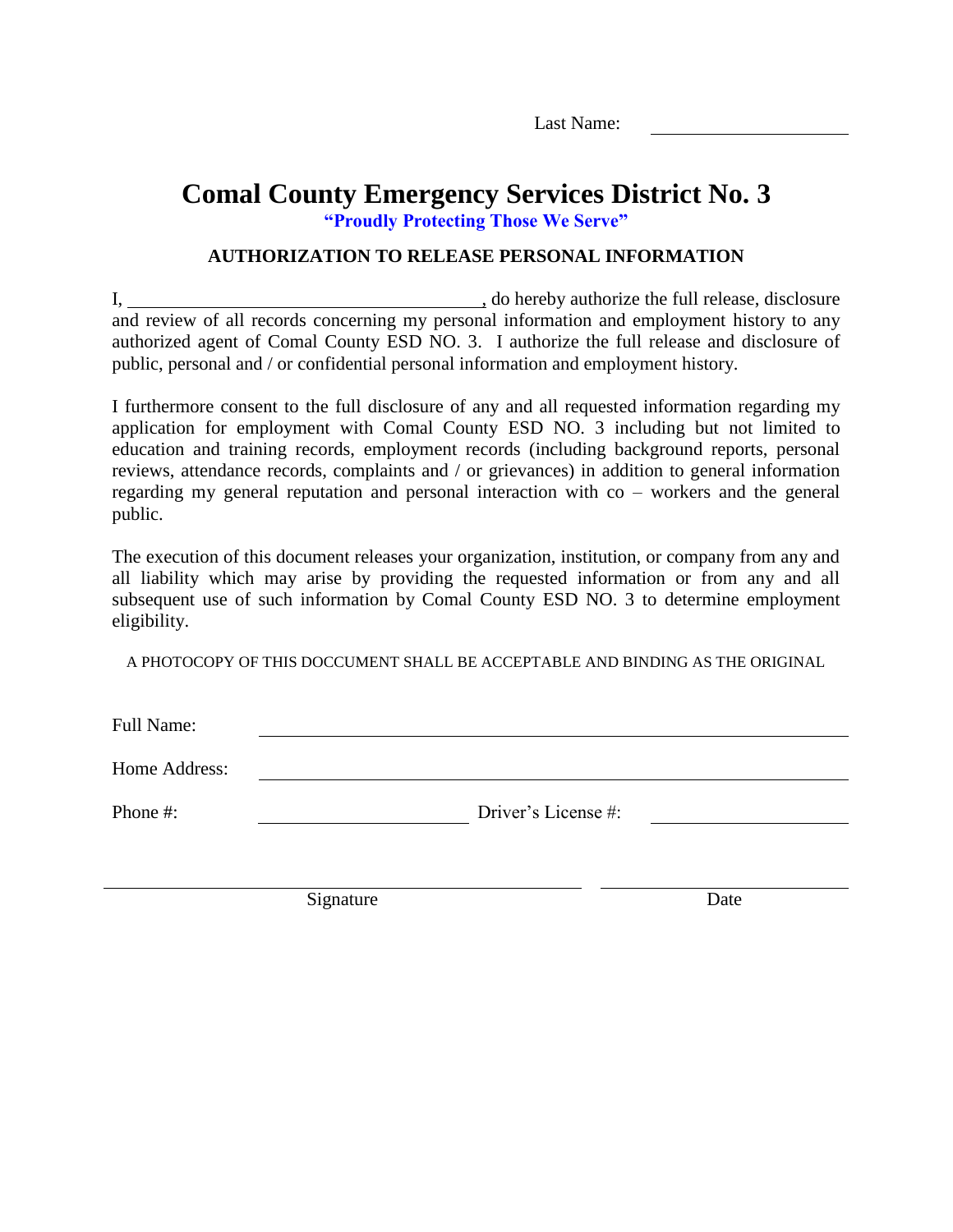## **Comal County Emergency Services District No. 3**

**"Proudly Protecting Those We Serve"**

#### **DRUG TEST AUTHORIZATION**

As required by Comal County ESD NO. 3 Standard Operating Guidelines all applicants shall submit to a pre – employment drug test.

Execution of this document authorized Comal County ESD NO. 3 and it's contracted medical facility to collect urine or other personal specimen for the administration of a pre – employment drug test. The pre – employment drug test time and location shall be determined by Comal County ESD NO. 3. I hereby authorize the release of protected health information to Comal County ESD NO. 3 including but not limited to the results of the pre – employment drug test.

I hereby acknowledge that a positive drug test shall result in the disqualification of the applicant.

I understand that the results of the pre – employment drug test will be reported to the Comal County ESD NO. 3 employment review board for proper documentation and inclusion in the employment process. The results of the pre – employment drug test will not be released to any party without the express and written consent of the applicant.

Execution of this document establishes consent to a pre – employment drug test.

Full Name:

Home Address:

Phone #: Driver's License #:

Signature Date